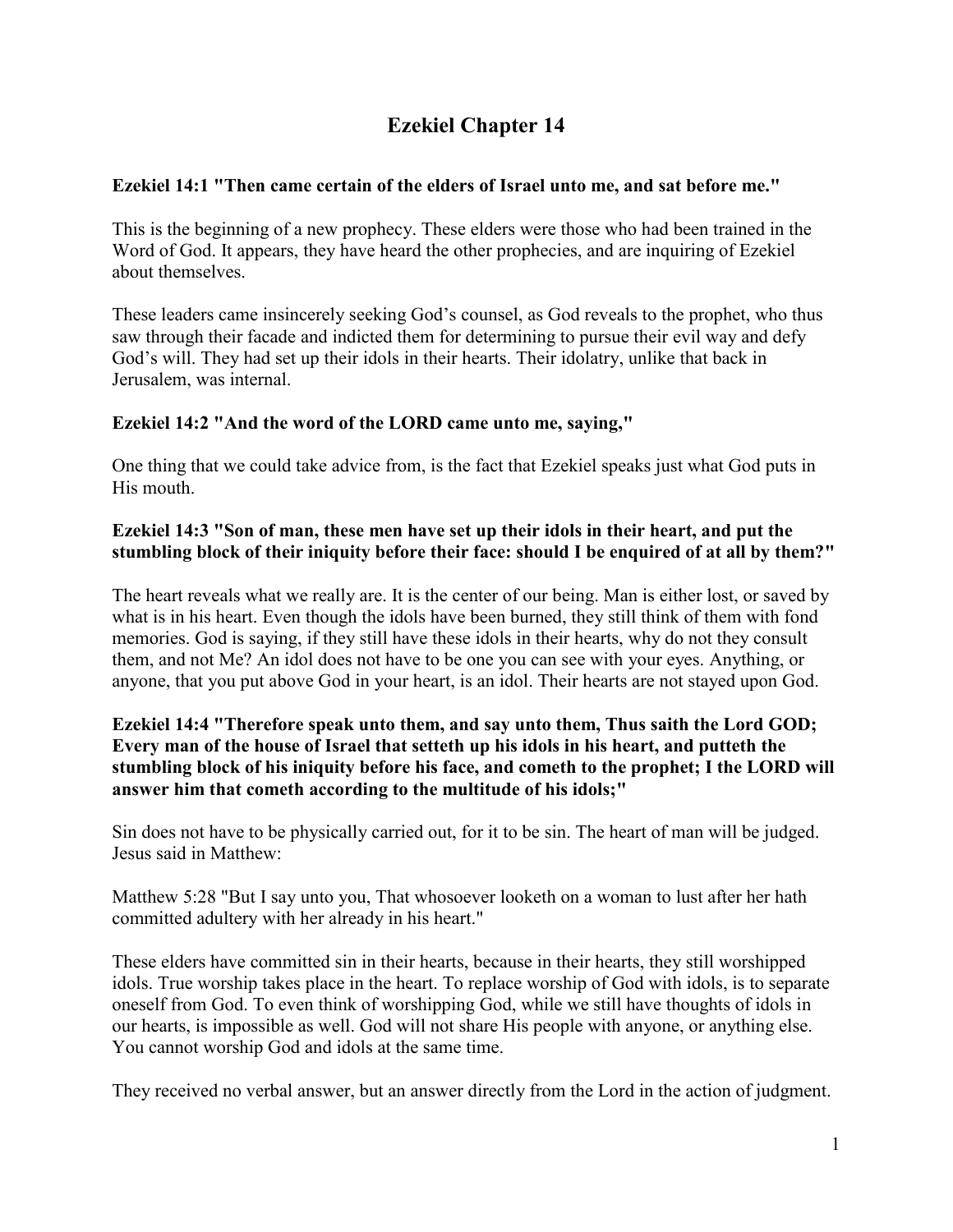## **Ezekiel 14:5 "That I may take the house of Israel in their own heart, because they are all estranged from me through their idols."**

Their idolatry had brought this captivity upon them. "Estranged", in this verse, means to be a foreigner, or to turn aside. They have turned away from God in their hearts. The double-minded person is not acceptable to God.

#### **Ezekiel 14:6 "Therefore say unto the house of Israel, Thus saith the Lord GOD; Repent, and turn [yourselves] from your idols; and turn away your faces from all your abominations."**

This is speaking to all of the people, including these elders. Notice, this is to the entire house of Israel, not just these elders. Look, at the word "[yourselves]".

The Lord answered the two-faced inquiry in only one way, by a call to repent. The seekers were turned away from Him to idols, and He must be turned away from them.

We see that the decision to worship, or not worship God is an individual thing. Each person decides in his own heart to turn away from his abominations to the Living God. Just as John the Baptist, preached repent, that is the message here also. God will forgive. The individual must repent, and then God will come and dwell with him again.

# **Ezekiel 14:7 "For every one of the house of Israel, or of the stranger that sojourneth in Israel, which separateth himself from me, and setteth up his idols in his heart, and putteth the stumbling block of his iniquity before his face, and cometh to a prophet to enquire of him concerning me; I the LORD will answer him by myself:"**

"Every one" leaves no doubt that this is an individual thing. Notice also, that this is not just the Hebrews, but the strangers as well. Another word for stranger would be Gentile. "Sojourneth", means temporarily dwells. Those who deliberately turn from God to idols, will someday stand before the Judge of all the world and be found guilty. God deals with this Himself. This does not have to be an open act of idolatry. The heart is judged.

In the following Scripture, we see Jesus speaking of this very thing on judgment day.

Matthew 7:22-23 "Many will say to me in that day, Lord, Lord, have we not prophesied in thy name? and in thy name have cast out devils? and in thy name done many wonderful works?" "And then will I profess unto them, I never knew you: depart from me, ye that work iniquity."

You see, their outward action was alright, but God judges the heart. Their hearts were not acceptable.

**Ezekiel 14:8 "And I will set my face against that man, and will make him a sign and a proverb, and I will cut him off from the midst of my people; and ye shall know that I [am] the LORD."**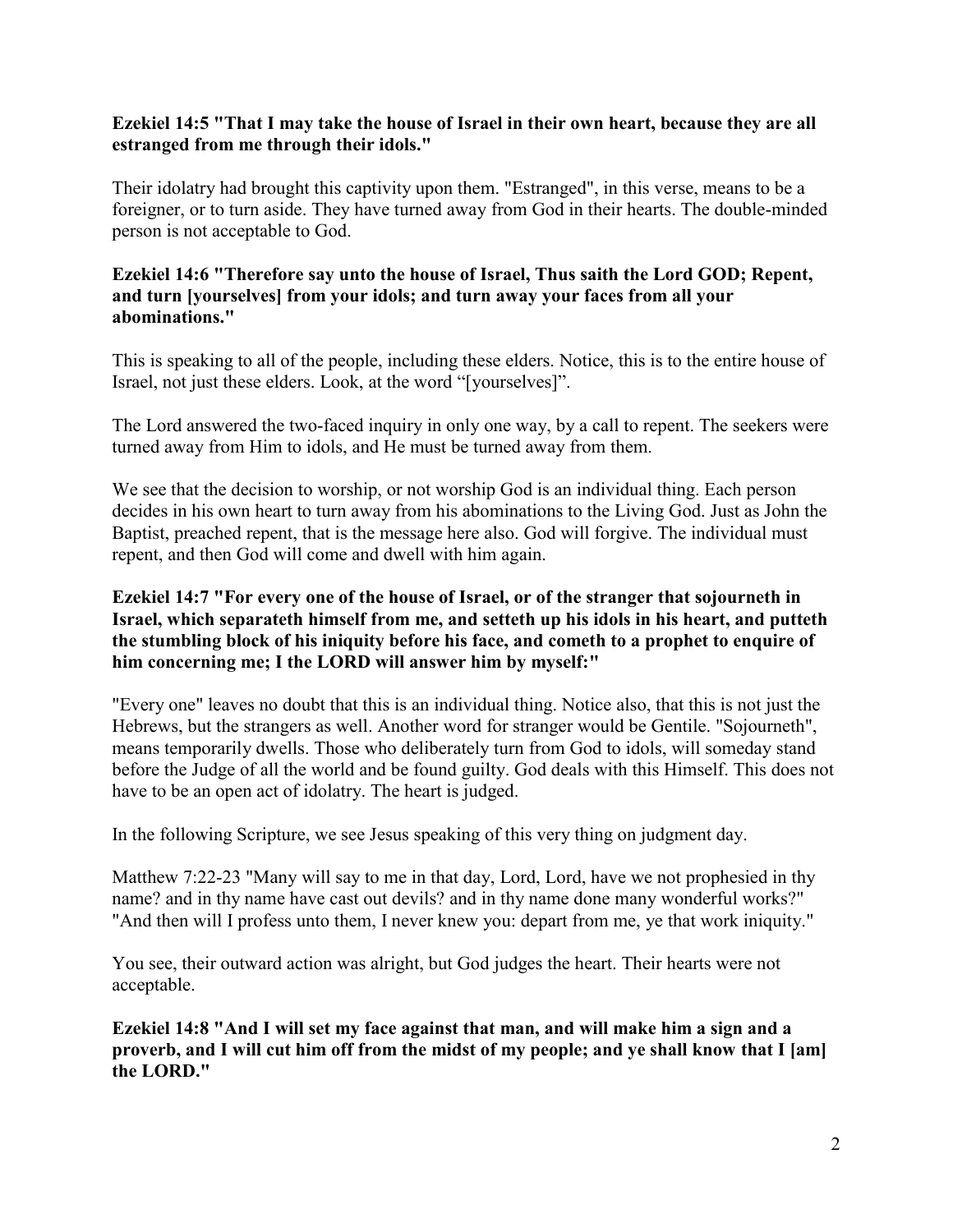God is not interested in our outward show of faith. He judges the heart. God will turn His face from one who does not retain Him in his heart. That man will be judged of God, and used to show others the error of this. Only God knows the heart of man. There will be no question, this judgment is of God.

# **Ezekiel 14:9 "And if the prophet be deceived when he hath spoken a thing, I the LORD have deceived that prophet, and I will stretch out my hand upon him, and will destroy him from the midst of my people Israel."**

There were false prophets in the land. God had judged their hearts and found them guilty of worshipping idols in their hearts. God causes them to believe a lie, because they are not faithful to Him. God builds up whoever He will, and He destroys whoever He will. His judgment is just. It is God who removes prophets, as it is God who builds up prophets.

God will deceive a false prophet only in a qualified sense. When one willfully rejects His Word, He places a resulting cloud of darkness, or permits it to continue, hiding the truth so that the person is deceived by his own obstinate self will.

This fits with the same principle as when God gives up Israel to evil statutes, counsel that they insist on as they spurn His Word. When people refuse the truth, He lets them seek after their own inclinations and gives them over to falsehood. This is the wrath of abandonment (noted in Romans 1:18).

# **Ezekiel 14:10 "And they shall bear the punishment of their iniquity: the punishment of the prophet shall be even as the punishment of him that seeketh [unto him];"**

There is a responsibility for those listening to prophets, to determine whether they be of God, or not. To follow a false prophet, brings the follower the same punishment as the false prophet.

1 John 4:1 "Beloved, believe not every spirit, but try the spirits whether they are of God: because many false prophets are gone out into the world."

# **Ezekiel 14:11 "That the house of Israel may go no more astray from me, neither be polluted any more with all their transgressions; but that they may be my people, and I may be their God, saith the Lord GOD."**

This is a continuation (of verse 10).

Every punishment that God brings on this earth, is to cause those who are living in sin to repent. The desire of God is to be their God. He will not force Himself upon them. They must choose to be His people, and then He will be their God.

# **Ezekiel 14:12 "The word of the LORD came again to me, saying,"**

This shows another break in the prophecy here.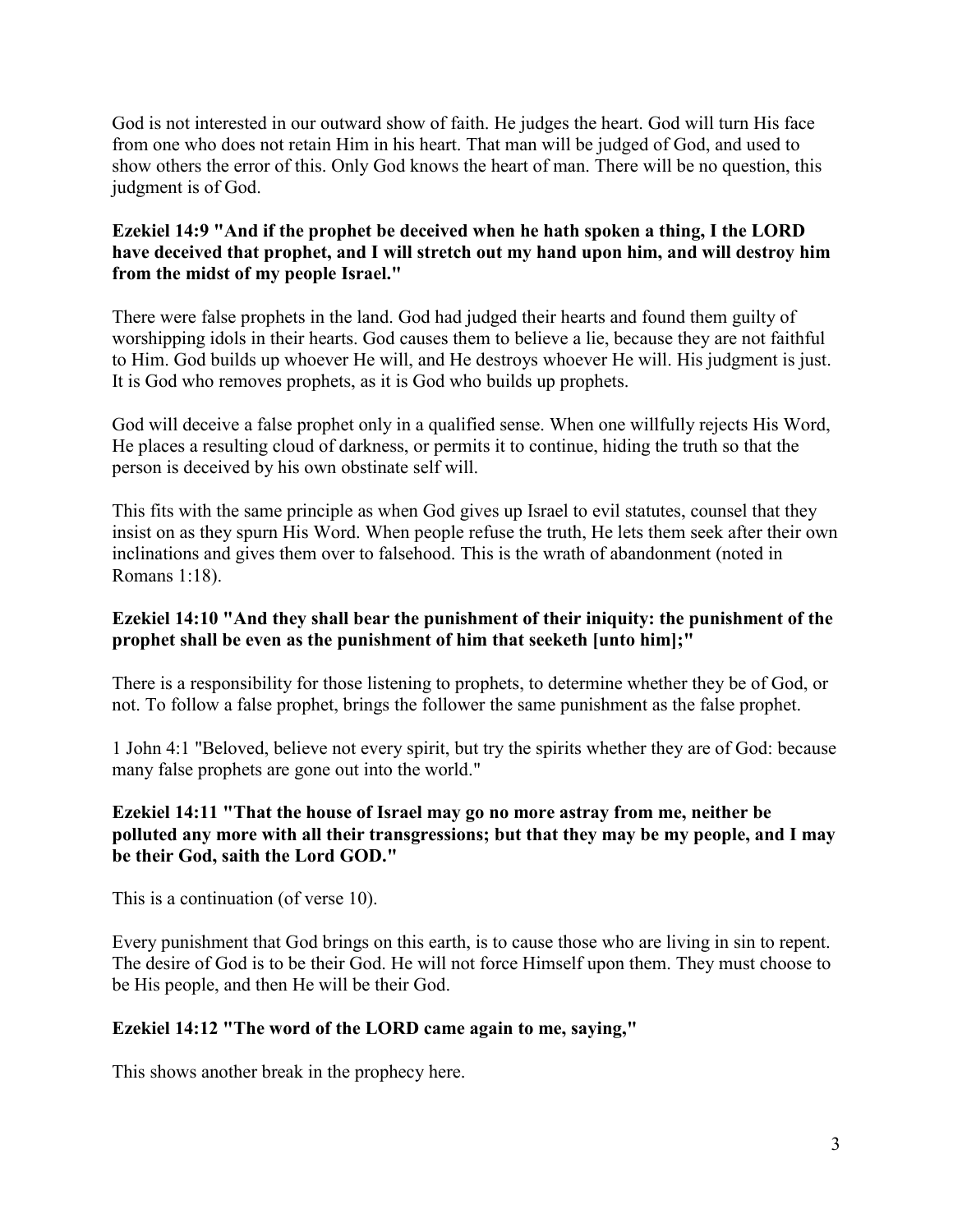# **Ezekiel 14:13 "Son of man, when the land sinneth against me by trespassing grievously, then will I stretch out mine hand upon it, and will break the staff of the bread thereof, and will send famine upon it, and will cut off man and beast from it:"**

God is speaking to Ezekiel here. Son of man, is a name by which God calls Ezekiel. We see that famine is one way that God brings punishment on an unrepentant society. Much of the famine in our society today is in areas where they worship false gods, or no God at all.

# **Ezekiel 14:14 "Though these three men, Noah, Daniel, and Job, were in it, they should deliver [but] their own souls by their righteousness, saith the Lord GOD."**

The three mentioned above, were spoken of by God as being righteous in His sight. They lived in a society that was far away from God. The situation in Judah is so desperate that even if three of the most righteous men in the history of God's people were to intercede, they would be able to save only themselves.

Noah preached to the people around him, the many years he was building the ark, but no one listened and repented.

God saved Noah, his wife, his three sons, and their three wives. Noah was not saved from the flood, he was saved in the flood.

Daniel was saved in the lion's den, not from it.

Job was saved in the presence of his friends who did not believe. God may not remove you from your problem, but He will protect you in the problem, if you stay in right standing with Him.

This scripture illustrates that even the presence and prayers of the godly could not stop the coming judgment. (Genesis 18:22-32 and Jer. 5:1-4), provides rare exceptions to the principle that one man's righteousness is no protection for others.

#### **Ezekiel 14:15 "If I cause noisome beasts to pass through the land, and they spoil it, so that it be desolate, that no man may pass through because of the beasts:"**

The noisome beasts would be for punishment of those living in sin. The problem will be there, but God will protect His own in the midst of the problem. Remember the one who held the inkhorn and the other 5 who were to mark certain ones we studied previously.

## **Ezekiel 14:16 " [Though] these three men [were] in it, [as] I live, saith the Lord GOD, they shall deliver neither sons nor daughters; they only shall be delivered, but the land shall be desolate."**

This is explaining the individuality of salvation. Just because you are righteous in God's sight, does not mean your children are. God judges on an individual basis. You repent and live for God to save your own soul. The land is desolate in punishment for sin. God will protect His own, even in a famine.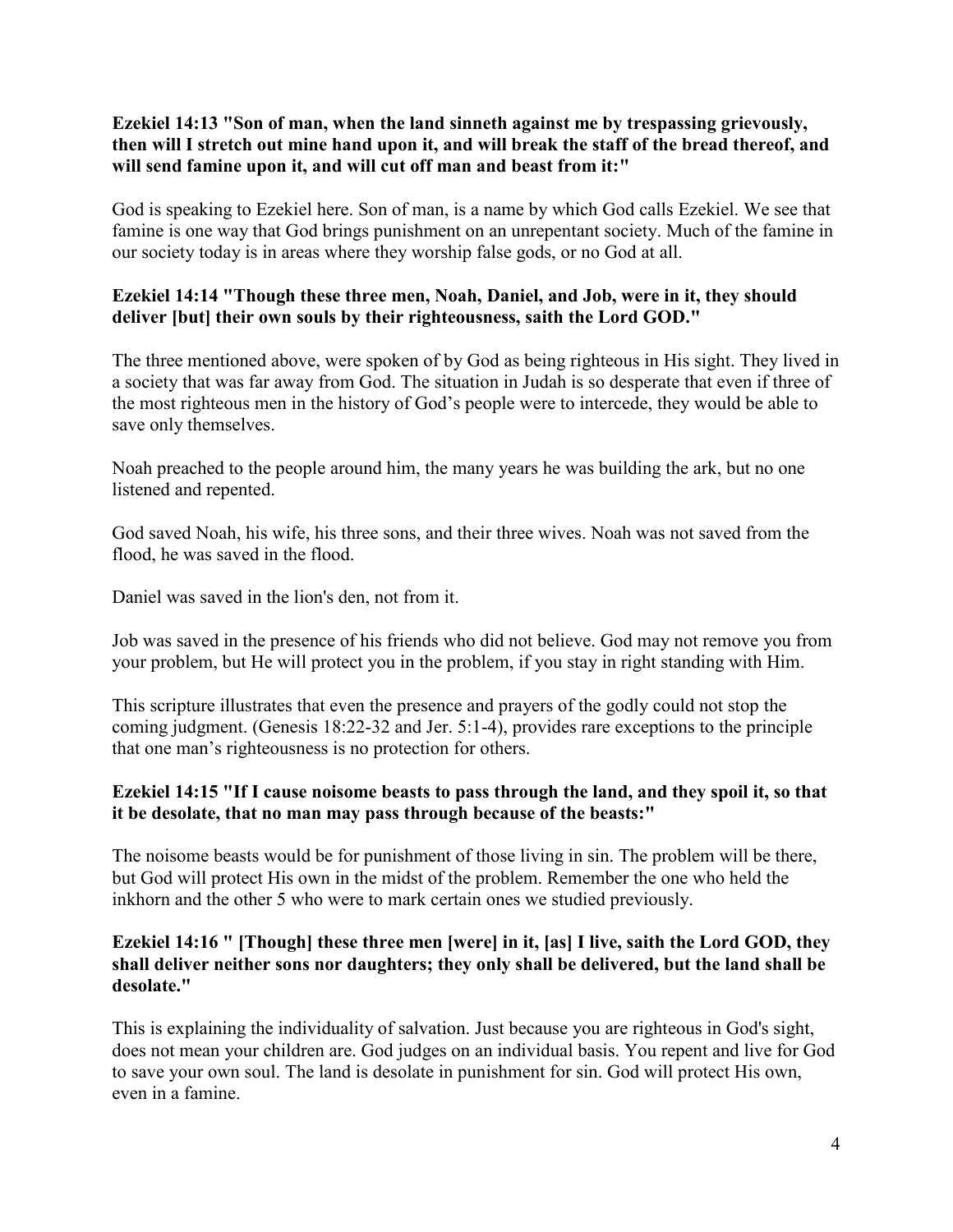## **Ezekiel 14:17 "Or [if] I bring a sword upon that land, and say, Sword, go through the land; so that I cut off man and beast from it:"**

This is another form of punishment that God brings upon those who have turned against Him. Those who truly love God may be in the land when these problems come, but they will not be killed by the sword. A thousand may fall at their side, but they will be protected by God.

# **Ezekiel 14:18 "Though these three men [were] in it, [as] I live, saith the Lord GOD, they shall deliver neither sons nor daughters, but they only shall be delivered themselves."**

This is just saying that God does not have grandchildren, just children. These, sons and daughters, must decide for themselves to follow God. Each generation is judged on its own merits.

# **Ezekiel 14:19 "Or [if] I send a pestilence into that land, and pour out my fury upon it in blood, to cut off from it man and beast:"**

Again, this is speaking of a different type of judgment that might come into the land, because of the sin. I cannot say enough, this is not from Satan. This is from God, against a rebellious family.

## **Ezekiel 14:20 "Though Noah, Daniel, and Job, [were] in it, [as] I live, saith the Lord GOD, they shall deliver neither son nor daughter; they shall [but] deliver their own souls by their righteousness."**

Noah, Daniel, and Job were three righteous men who lived in the same land with very evil people. This just explains, again, that their righteousness would not save their children. Only the children's righteousness could save them. Each person is responsible for his own sin.

3 people come to mind here, Seth, Ham and Japheth.

Genesis 9:18 "And the sons of Noah, that went forth of the ark, were Shem, and Ham, and Japheth: and Ham [is] the father of Canaan."

Genesis 10:6 "And the sons of Ham; Cush, and Mizraim, and Phut, and Canaan."

Both Cush and Phut are mentioned as major players in the end time prophecies as those who will come against Israel.

## **Ezekiel 14:21 "For thus saith the Lord GOD; How much more when I send my four sore judgments upon Jerusalem, the sword, and the famine, and the noisome beast, and the pestilence, to cut off from it man and beast?"**

God sends these four judgments upon all the people who have committed spiritual adultery in their hearts, by worshipping false gods. The chastisement of God is great in these 4 judgments, but the sin was just as great. God fits the punishment to the sin.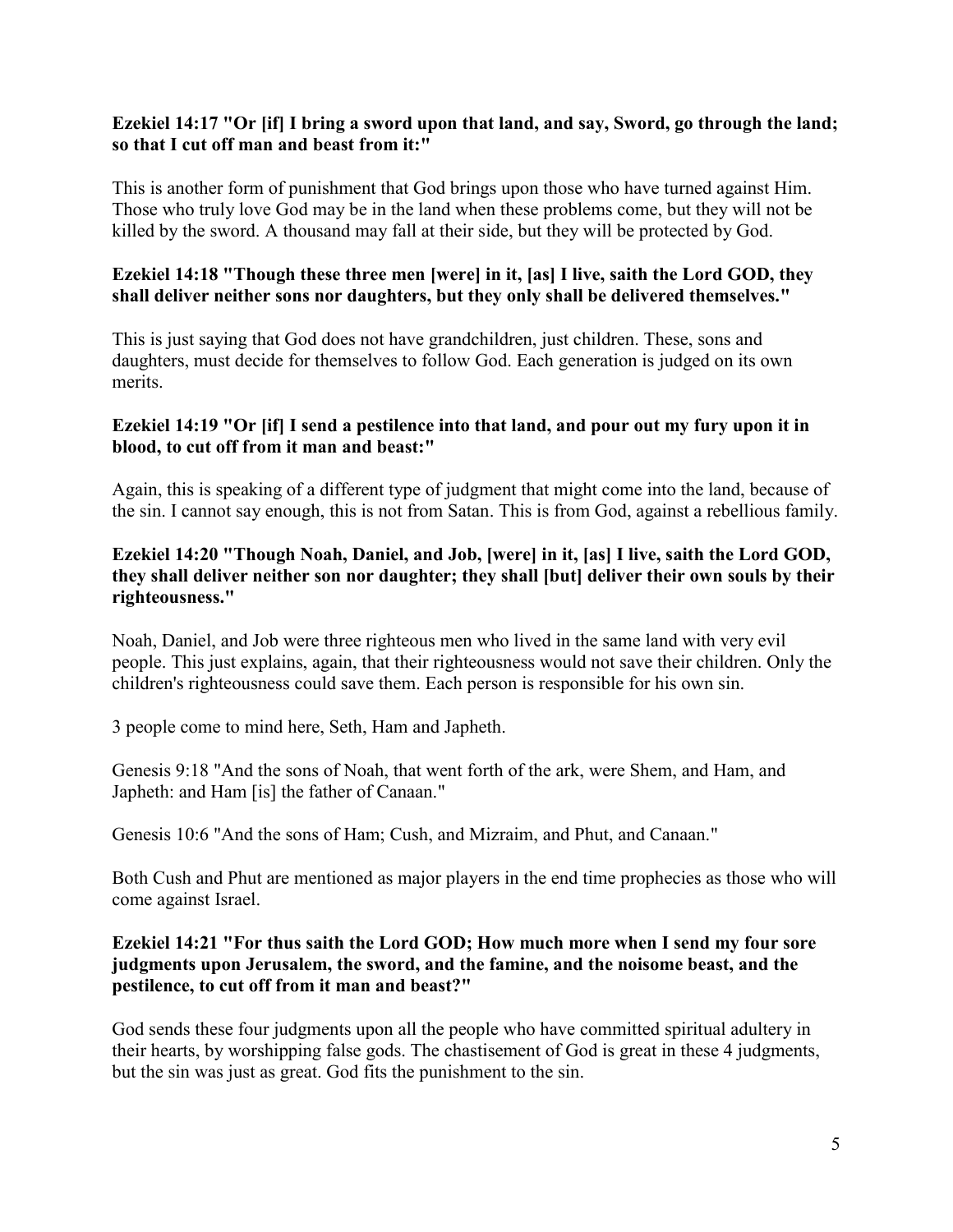**Ezekiel 14:22 "Yet, behold, therein shall be left a remnant that shall be brought forth, [both] sons and daughters: behold, they shall come forth unto you, and ye shall see their way and their doings: and ye shall be comforted concerning the evil that I have brought upon Jerusalem, [even] concerning all that I have brought upon it."**

God always saved a remnant of His people. These are they who have not bowed their knees to false gods. The beautiful thing in all of this is the fact that God does not group everyone together. Those who live for Him will be saved, even though everyone around them is lost. God never overlooks a single person who loves Him.

1 Corinthians 8:3 "But if any man love God, the same is known of him."

God's judgment on Jerusalem was just. His saving of the remnant was just, as well.

#### **Ezekiel 14:23 "And they shall comfort you, when ye see their ways and their doings: and ye shall know that I have not done without cause all that I have done in it, saith the Lord GOD."**

The comfort is in the knowledge of the remnant saved, who will return to Jerusalem later. There has been a separation of the evil from the good in the judgments of God. God is loving and kind, but He is also just. His cause was holy, and therefore we do not always understand.

An ungodly Jerusalem remnant, brought as captives to join exiled Jews in Babylon, was to be very wicked. Exiles already there, repulsed by this evil, were to realize God's justness in His severe judgment on Jerusalem.

# **Ezekiel Chapter 14 Questions**

- 1. Who were the elders of verse 1?
- 2. The heart reveals what we  $\sim$
- 3. Where had these men set up their idols?
- 4. What can be an idol to you?
- 5. What does the word "estranged" mean?
- 6. Their had brought this captivity upon them.
- 7. What did God tell them to do in verse 6?
- 8. The decision to follow God, or not, is an  $\qquad \qquad$  thing.
- 9. What does the words "every one" leave no doubt about?